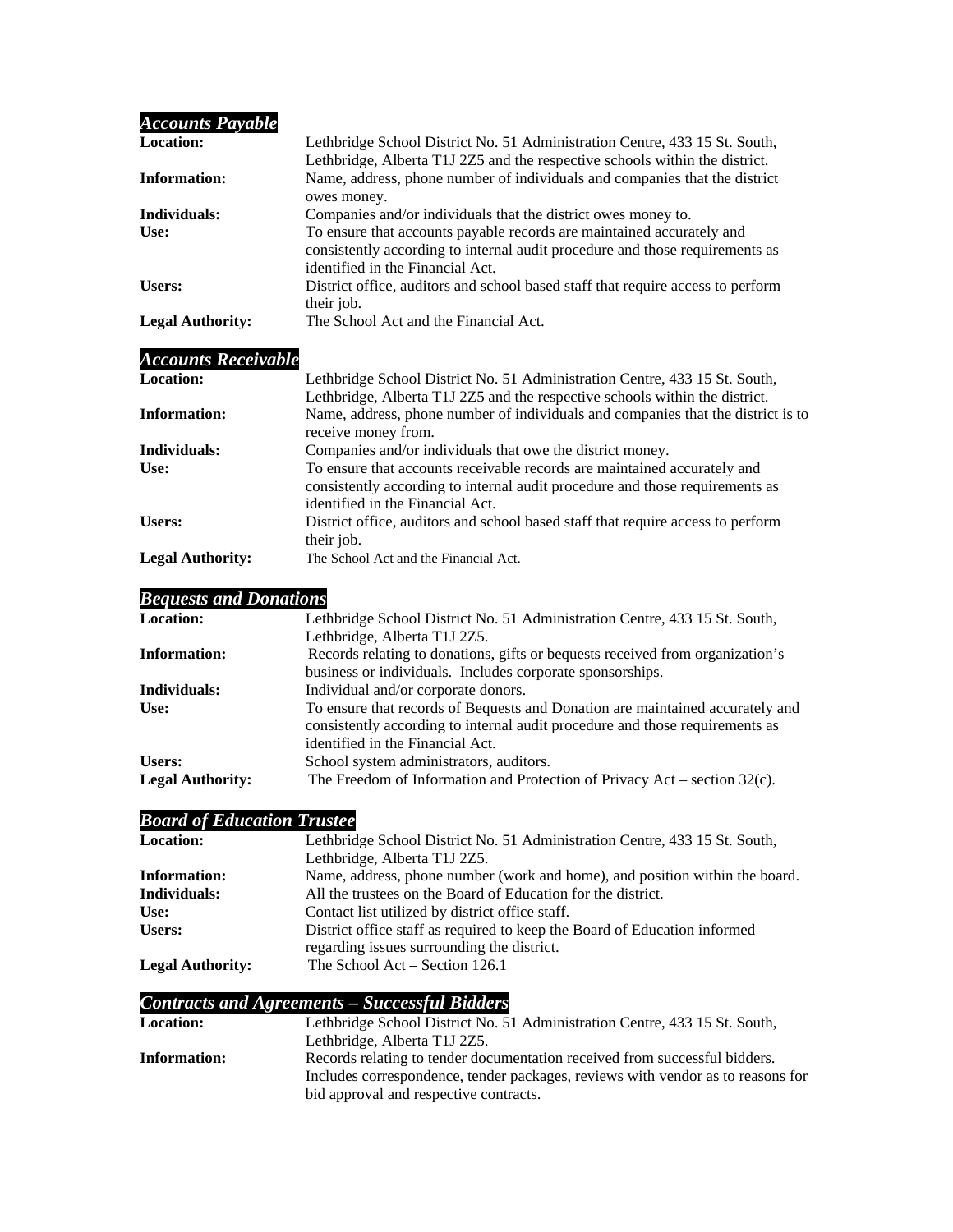| Individuals:            | Successful bidders with respect to contract work with the district.             |
|-------------------------|---------------------------------------------------------------------------------|
| Use:                    | Documentation involving accountability with the tendering and contract process. |
| Users:                  | School system administrators, auditors.                                         |
| <b>Legal Authority:</b> | The Freedom of Information and Protection of Privacy Act – section $32(c)$ .    |

# *Contracts and Agreements – Unsuccessful Bidders*

| <b>Location:</b>        | Lethbridge School District No. 51 Administration Centre, 433 15 St. South,   |
|-------------------------|------------------------------------------------------------------------------|
|                         | Lethbridge, Alberta T1J 2Z5.                                                 |
| <b>Information:</b>     | Records relating to tender documentation received from unsuccessful bidders. |
|                         | Includes correspondence, tender packages, reviews with vendors as to reasons |
|                         | for bid rejection etc.                                                       |
| Individuals:            | Unsuccessful bidders with respect to contract work with the district.        |
| Use:                    | Documentation involving accountability with the tendering process.           |
| Users:                  | School system administration.                                                |
| <b>Legal Authority:</b> | The Freedom of Information and Protection of Privacy Act – section $32(c)$ . |

### *Early Childhood Services*

| <b>Location:</b>        | Lethbridge School District No. 51 Administration Centre, 433 15 St. South,                                                                                                                                                                                                                                                                                                                                                                                                                                                                                                                                                                                                                                                                                                                                     |
|-------------------------|----------------------------------------------------------------------------------------------------------------------------------------------------------------------------------------------------------------------------------------------------------------------------------------------------------------------------------------------------------------------------------------------------------------------------------------------------------------------------------------------------------------------------------------------------------------------------------------------------------------------------------------------------------------------------------------------------------------------------------------------------------------------------------------------------------------|
| <b>Information:</b>     | Lethbridge, Alberta T1J 2Z5.<br>Name, address, phone number, fax number, contact representative for all the<br>ECS programs operating within the district. This includes all district operated<br>and private operated ECS programs within the district. Also includes<br>information related to the operation and funding of these programs.                                                                                                                                                                                                                                                                                                                                                                                                                                                                  |
| Individuals:            | District operated and private ECS programs.                                                                                                                                                                                                                                                                                                                                                                                                                                                                                                                                                                                                                                                                                                                                                                    |
| Use:                    | To ensure that all ECS programs within the district abide by the rules and<br>regulations established by Alberta Learning and to assist in normal operations.                                                                                                                                                                                                                                                                                                                                                                                                                                                                                                                                                                                                                                                  |
| Users:                  | District Staff that require access to perform their duties.                                                                                                                                                                                                                                                                                                                                                                                                                                                                                                                                                                                                                                                                                                                                                    |
| <b>Legal Authority:</b> | The School Act - Section 24                                                                                                                                                                                                                                                                                                                                                                                                                                                                                                                                                                                                                                                                                                                                                                                    |
| <b>Employee Files</b>   |                                                                                                                                                                                                                                                                                                                                                                                                                                                                                                                                                                                                                                                                                                                                                                                                                |
| <b>Location:</b>        | Lethbridge School District No. 51 Administration Centre, 433 15 St. South,<br>Lethbridge, Alberta T1J 2Z5.                                                                                                                                                                                                                                                                                                                                                                                                                                                                                                                                                                                                                                                                                                     |
| <b>Information:</b>     | Information pertaining to employment of certified and professional district staff.<br>Includes name, address, birth date, gender, phone number, social insurance<br>number, certification number, certification information, verification of salary and<br>experience, citizenship, marital status, educational and employment history,<br>employment commencement date, resume and application for employment,<br>performance appraisals, letters of reference/recommendation, staff development<br>and training information, appointment records, pay and benefits information,<br>attendance records, workers compensation information, employee assistance,<br>health and life insurance records, job classification/assignment, discipline<br>information, and other personal data related to employment. |
| Individuals:            | School district employees.                                                                                                                                                                                                                                                                                                                                                                                                                                                                                                                                                                                                                                                                                                                                                                                     |
| Use:                    | Record the employee's work history and payroll/benefit transactions.                                                                                                                                                                                                                                                                                                                                                                                                                                                                                                                                                                                                                                                                                                                                           |
| <b>Users:</b>           | Designated management, supervisory, personnel/human resources staff and<br>payroll staff.                                                                                                                                                                                                                                                                                                                                                                                                                                                                                                                                                                                                                                                                                                                      |
| <b>Legal Authority:</b> | The Freedom of Information and Protection of Privacy Act – section 32(c).                                                                                                                                                                                                                                                                                                                                                                                                                                                                                                                                                                                                                                                                                                                                      |
| <b>Expense Claims</b>   |                                                                                                                                                                                                                                                                                                                                                                                                                                                                                                                                                                                                                                                                                                                                                                                                                |
| <b>Location:</b>        | Lethbridge School District No. 51 Administration Centre, 433 15 St. South,<br>Lethbridge, Alberta T1J 2Z5 and the respective schools within the district.                                                                                                                                                                                                                                                                                                                                                                                                                                                                                                                                                                                                                                                      |
| <b>Information:</b>     | Any information and documentation regarding expense claims applicable to ones<br>work within the district. Including name, date, position and location in the<br>district and the receipts/details of the claim.                                                                                                                                                                                                                                                                                                                                                                                                                                                                                                                                                                                               |

**Individuals:** All staff submitting expense claims.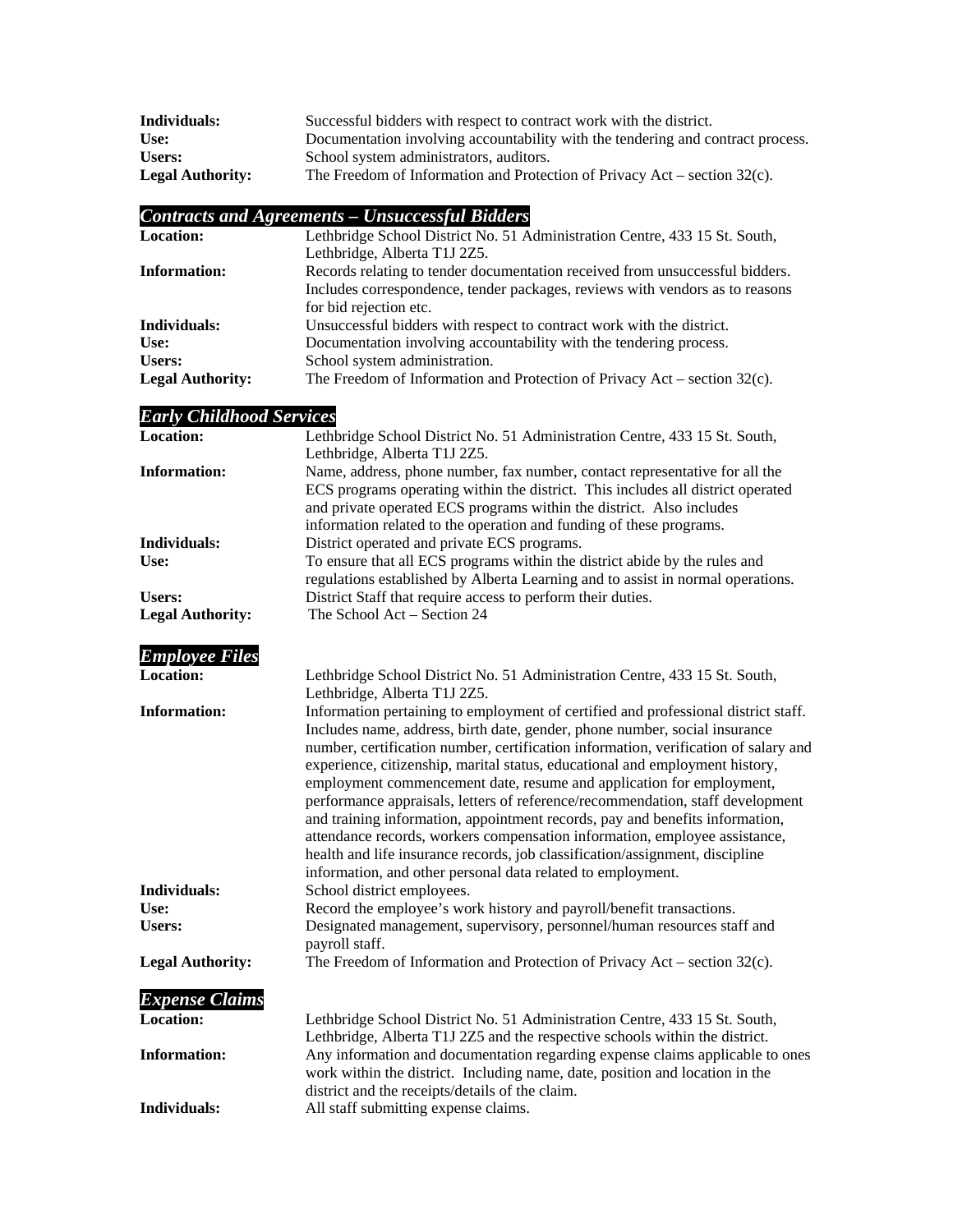| Use:                    | To process expense claims and to track and maintain clear and accurate records   |
|-------------------------|----------------------------------------------------------------------------------|
|                         | for audit purposes.                                                              |
| Users:                  | District office, auditors and school based accounts payable staff, claimants and |
|                         | supervisors of claimants.                                                        |
| <b>Legal Authority:</b> | The School Act.                                                                  |

# *Freedom of Information and Protection of Privacy Act Request*

| <b>Location:</b>        | Lethbridge School District No. 51 Administration Centre, 433 15 St. South,                                                                                                                                                       |
|-------------------------|----------------------------------------------------------------------------------------------------------------------------------------------------------------------------------------------------------------------------------|
|                         | Lethbridge, Alberta T1J 2Z5 and the respective schools within the district.                                                                                                                                                      |
| <b>Information:</b>     | Name, address, telephone number, description of information being requested or                                                                                                                                                   |
|                         | corrected, correspondence, copies of requested records.                                                                                                                                                                          |
| Individuals:            | Individuals submitting request under the Act.                                                                                                                                                                                    |
| Use:                    | Maintain a record of all request, compile statistics.                                                                                                                                                                            |
| <b>Users:</b>           | Freedom of Information and Protection of Privacy Co-ordinator and Head,                                                                                                                                                          |
|                         | Office of the FOIP Commissioner.                                                                                                                                                                                                 |
| <b>Legal Authority:</b> | The Freedom of Information and Protection of Privacy Act – section 32(c).                                                                                                                                                        |
| <b>Job Competition</b>  |                                                                                                                                                                                                                                  |
| <b>Location:</b>        | Lethbridge School District No. 51 Administration Centre, 433 15 St. South,                                                                                                                                                       |
|                         | Lethbridge, Alberta T1J 2Z5.                                                                                                                                                                                                     |
| <b>Information:</b>     | Name, address, home and alternate phone number, application form, resume, job<br>advertisement, screening techniques and tools, results of the screening and<br>evaluation results, and appointment of the successful candidate. |
| Individuals:            | Applicants for school system positions.                                                                                                                                                                                          |
| Use:                    | To document the hiring process and provide statistical data.                                                                                                                                                                     |
| Users:                  | The district office staff that require access to perform their duties in addition to                                                                                                                                             |
|                         | human rights authorities and appropriate administrators                                                                                                                                                                          |
| <b>Legal Authority:</b> | The Freedom of Information and Protection of Privacy Act – section 32(c).                                                                                                                                                        |

#### *Legal Matters - Litigation*

| <b>Location:</b>        | Lethbridge School District No. 51 Administration Centre, 433 15 St. South,          |
|-------------------------|-------------------------------------------------------------------------------------|
|                         | Lethbridge, Alberta T1J 2Z5.                                                        |
| <b>Information:</b>     | Records relating to court cases, suits or other litigation by or against the board  |
|                         | and its schools or staff. May include disputes with associations, contract          |
|                         | concerns etc.                                                                       |
| Individuals:            | Individuals, groups, businesses involved in legal dispute with the school district. |
| Use:                    | To ensure that records of litigation are maintained accurately and consistent with  |
|                         | those requirements identified by the District's legal counsel.                      |
| <b>Users:</b>           | School system administrators, auditors, legal counsel.                              |
| <b>Legal Authority:</b> | The Freedom of Information and Protection of Privacy Act – section $32(c)$ .        |
| <b>Mailing List</b>     |                                                                                     |
| <b>Location:</b>        | Lethbridge School District No. 51 Administration Centre, 433 15 St. South,          |
|                         | Lethbridge, Alberta T1J 2Z5.                                                        |
|                         |                                                                                     |

**Information:** Name, address, telephone and fax numbers, may contain position/classification and place of employment. **Individuals:** Individuals receiving correspondence, information or publications. **Use:** Mail information or publications to interested individuals. Users: Interested community members. **Legal Authority:** The Freedom of Information and Protection of Privacy Act – section 32(c).

#### *Nominal Roll*

**Location:** Lethbridge School District No. 51 Administration Centre, 433 15 St. South, Lethbridge, Alberta T1J 2Z5.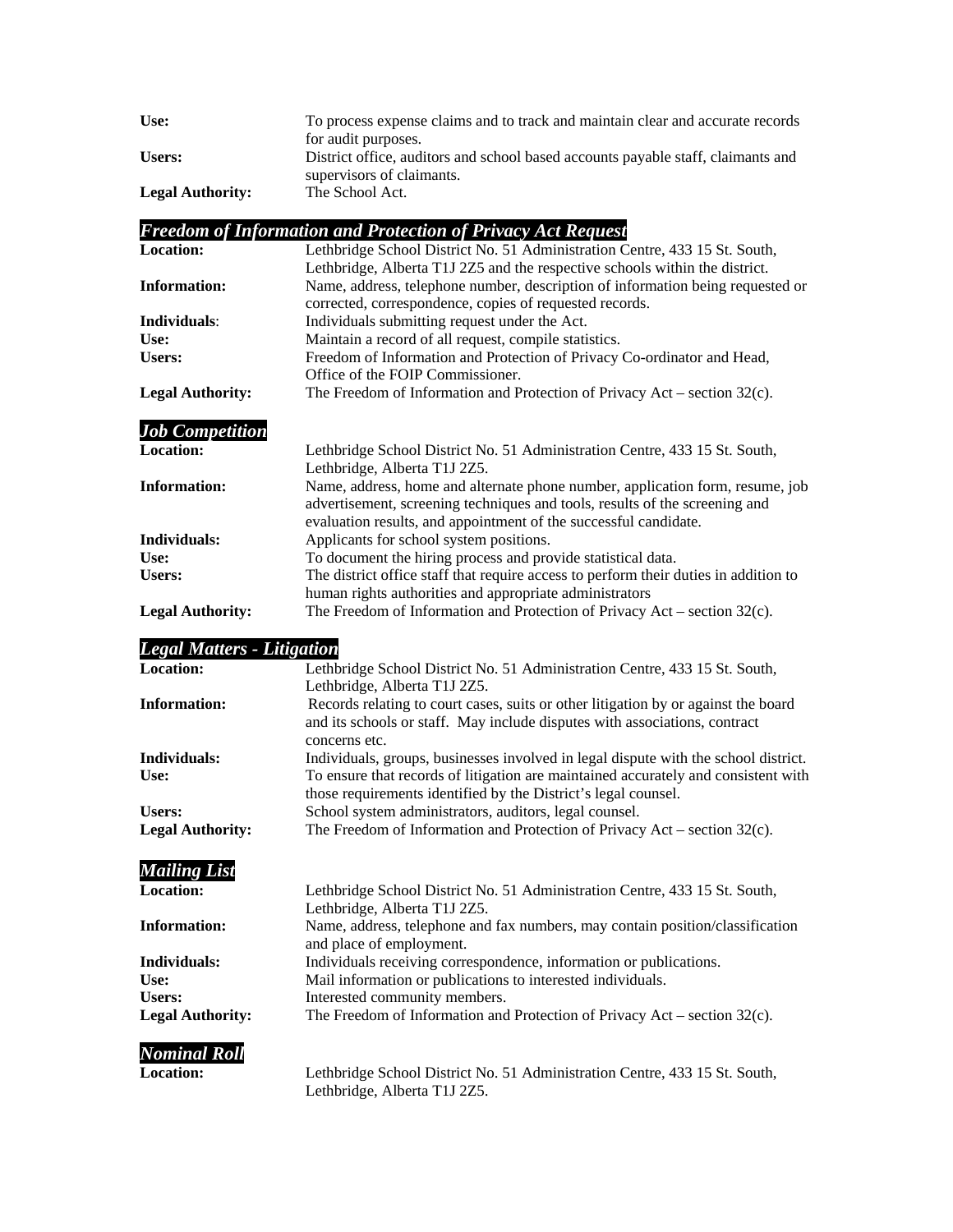| Information:            | School name, address and identifiers, student's home district number, band<br>number, family number, child's position within the family (e.g. $3^{\text{rd}}$ , $4^{\text{th}}$ ),<br>student's name, date of birth, status, gender, grade. residence code,<br>accommodation code, district of financial responsibility, transportation<br>information, special education code, extent, percentage of day, band of financial<br>responsibility, band of residence, and reserve of residence. |
|-------------------------|----------------------------------------------------------------------------------------------------------------------------------------------------------------------------------------------------------------------------------------------------------------------------------------------------------------------------------------------------------------------------------------------------------------------------------------------------------------------------------------------|
| Individuals:            | Native students rsiding on a government reserve.                                                                                                                                                                                                                                                                                                                                                                                                                                             |
| Use:                    | Acquire funding from federal government through tuition agreement.                                                                                                                                                                                                                                                                                                                                                                                                                           |
| Users:                  | Accounting staff, senior administration, auditors.                                                                                                                                                                                                                                                                                                                                                                                                                                           |
| <b>Legal Authority:</b> | The Freedom of Information and Protection of Privacy Act – section $32(c)$ .                                                                                                                                                                                                                                                                                                                                                                                                                 |

# *Scholarships and Awards*

| <b>Location:</b>        | Lethbridge School District No. 51 Administration Centre, 433 15 St. South,    |
|-------------------------|-------------------------------------------------------------------------------|
|                         | Lethbridge, Alberta T1J 2Z5 and respective school offices.                    |
| <b>Information:</b>     | Name, address, and school of individual students awarded various scholarships |
|                         | and awards. Name, address and phone number of contact individuals for         |
|                         | respective awards and scholarships.                                           |
| Individuals:            | Scholarship/award recipients and those offering the scholarship/awards.       |
| Use:                    | Facilitate the awarding of scholarships and awards within the district.       |
| <b>Users:</b>           | School system administration.                                                 |
| <b>Legal Authority:</b> | The Freedom of Information and Protection of Privacy Act – section $32(c)$    |

# *School Council Database – (district council)*

| <b>Location:</b>        | Lethbridge School District No. 51 Administration Centre, 433 15 St. South,                    |
|-------------------------|-----------------------------------------------------------------------------------------------|
|                         | Lethbridge, Alberta T1J 2Z5 and the respective schools within the district.                   |
| Information:            | Name, address, phone number, list of the administrative positions including                   |
|                         | president, vice president, treasurer and secretary of council.                                |
| Individuals:            | All district school council members.                                                          |
| Use:                    | To act as an advisory committee for the district. Representation from each<br>school council. |
| Users:                  | District staff who require access to this information to perform their duties.                |
| <b>Legal Authority:</b> | The School Act – Section 1.7                                                                  |

# *School Council Database – (individual schools)*

| <b>Location:</b>        | Lethbridge School District No. 51 Administration Centre, 433 15 St. South,        |
|-------------------------|-----------------------------------------------------------------------------------|
|                         | Lethbridge, Alberta T1J 2Z5 and the respective schools within the district.       |
| Information:            | Name, address, phone number, school council location, list of the administrative  |
|                         | positions including president, vice president, treasurer and secretary of each    |
|                         | school council.                                                                   |
| Individuals:            | All school council members at each school within the district.                    |
| Use:                    | To disseminate information as necessary, to meet the objective set out by Alberta |
|                         | Education requiring school districts to encourage councils to play an active role |
|                         | in school operations.                                                             |
| Users:                  | District staff who require access to this information to perform their duties.    |
| <b>Legal Authority:</b> | The School Act – Section 1.7                                                      |

# *Special Education Records Database*

| <b>Location:</b>    | Lethbridge School District No. 51 Administration Centre, 433 15 St. South,    |
|---------------------|-------------------------------------------------------------------------------|
|                     | Lethbridge, Alberta T1J 2Z5.                                                  |
| <b>Information:</b> | Name, address, birth date, gender, grade, assessment information, diagnostic  |
|                     | testing results and interpretation, Alberta Learning special education coding |
|                     | information and other related documentation regarding special education       |
|                     | students. This includes Program Unit Funding (PUF) documentation.             |
| Individuals:        | Students requiring special education programming within the district          |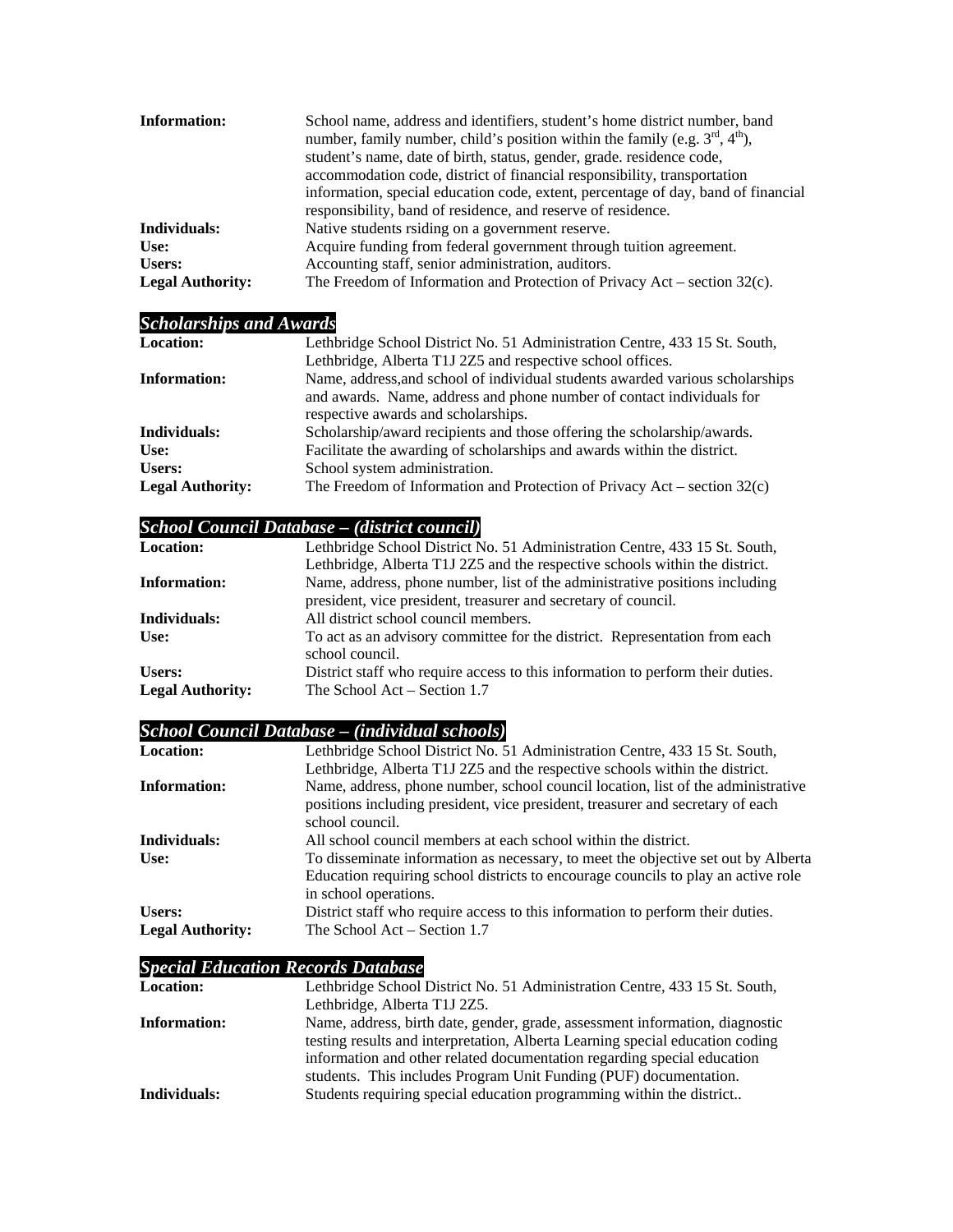| Use:                                 | To provide clear and concise program direction to educational staff for special<br>education students. In addition, this database is required to track details of                                                                                                                                                                                                                                                                                                                   |
|--------------------------------------|-------------------------------------------------------------------------------------------------------------------------------------------------------------------------------------------------------------------------------------------------------------------------------------------------------------------------------------------------------------------------------------------------------------------------------------------------------------------------------------|
|                                      | special needs students for funding purposes from Alberta Learning.                                                                                                                                                                                                                                                                                                                                                                                                                  |
| Users:                               | District Staff that require access to perform their duties.                                                                                                                                                                                                                                                                                                                                                                                                                         |
| <b>Legal Authority:</b>              | The School Act - Section 29                                                                                                                                                                                                                                                                                                                                                                                                                                                         |
| <b>Staff Directory</b>               |                                                                                                                                                                                                                                                                                                                                                                                                                                                                                     |
| Location:                            | Lethbridge School District No. 51 Administration Centre, 433 15 St. South,                                                                                                                                                                                                                                                                                                                                                                                                          |
|                                      | Lethbridge, Alberta T1J 2Z5.                                                                                                                                                                                                                                                                                                                                                                                                                                                        |
| <b>Information:</b>                  |                                                                                                                                                                                                                                                                                                                                                                                                                                                                                     |
|                                      | Employee's name, position or job title, school or office in which they work                                                                                                                                                                                                                                                                                                                                                                                                         |
|                                      | including name, phone number and fax number.                                                                                                                                                                                                                                                                                                                                                                                                                                        |
| Use:                                 | To provide administrators and head secretaries with contact information.                                                                                                                                                                                                                                                                                                                                                                                                            |
| <b>Users:</b>                        | School administrators, head secretaries, and central office administrators.                                                                                                                                                                                                                                                                                                                                                                                                         |
| <b>Legal Authority:</b>              | The Freedom of Information and Protection of Privacy Act – section $32(c)$ .                                                                                                                                                                                                                                                                                                                                                                                                        |
| <b>Student Database (electronic)</b> |                                                                                                                                                                                                                                                                                                                                                                                                                                                                                     |
| <b>Location:</b>                     | Lethbridge School District No. 51 Administration Centre, 433 15 St. South,                                                                                                                                                                                                                                                                                                                                                                                                          |
|                                      | Lethbridge, Alberta T1J 2Z5 and specific school offices.                                                                                                                                                                                                                                                                                                                                                                                                                            |
|                                      |                                                                                                                                                                                                                                                                                                                                                                                                                                                                                     |
| <b>Information:</b>                  | Student given names and legal names, gender, parent names, addresses and home<br>and business contact numbers, email addresses if applicable, student birth date,<br>grade, local and Alberta Education Identification number, registration and exit                                                                                                                                                                                                                                |
|                                      | dates, custody information, verification of Vital Statistics Document, medic alert<br>notice, personal health number, doctor name and contact number, attendance<br>information, last school/jurisdiction attended, school code, resident board,<br>student authority date, student protection code, enrolment type, registration type,<br>grants program codes, and, for native students living on the reserve, information<br>re: district number, band number and family number. |
| Individuals:                         | All students within the district.                                                                                                                                                                                                                                                                                                                                                                                                                                                   |
| Use:                                 | Provide educational policy makers and administrators - at all levels of school,<br>district and government – with accurate information for planning decision-                                                                                                                                                                                                                                                                                                                       |
|                                      | making, evaluation of programs and the payment of grants and entitlements.                                                                                                                                                                                                                                                                                                                                                                                                          |
| Users:                               | Alberta Learning and school district staff for whom access is necessary in the                                                                                                                                                                                                                                                                                                                                                                                                      |
|                                      | performance of their duties.                                                                                                                                                                                                                                                                                                                                                                                                                                                        |
| <b>Legal Authority:</b>              | The School Act.                                                                                                                                                                                                                                                                                                                                                                                                                                                                     |
| <b>Student Confidential File</b>     |                                                                                                                                                                                                                                                                                                                                                                                                                                                                                     |
| <b>Location:</b>                     | Maintained at the school where the student attends.                                                                                                                                                                                                                                                                                                                                                                                                                                 |
| <b>Information:</b>                  | Information of a highly sensitive nature, including: (a) notes and observation                                                                                                                                                                                                                                                                                                                                                                                                      |
|                                      | which are prepared for the exclusive use of a teacher or principal and are not                                                                                                                                                                                                                                                                                                                                                                                                      |
|                                      | used in program placement decisions; (b) any information relating to a report or                                                                                                                                                                                                                                                                                                                                                                                                    |
|                                      | an investigation under the Child Welfare Act; and (c) information of a sensitive                                                                                                                                                                                                                                                                                                                                                                                                    |
|                                      |                                                                                                                                                                                                                                                                                                                                                                                                                                                                                     |
|                                      | nature, the disclosure of which, in the opinion of the school/Board, would clearly                                                                                                                                                                                                                                                                                                                                                                                                  |

|              | of the information would be in the public interest or is necessary to ensure the |
|--------------|----------------------------------------------------------------------------------|
|              | safety of students and staff.                                                    |
| Individuals: | Students with information as described above.                                    |
| Use:         | To fulfil the systems obligation to provide an appropriate education program to  |
|              | students.                                                                        |

|                         | students.                                        |
|-------------------------|--------------------------------------------------|
| Users:                  | School system employees on a need to know basis. |
| <b>Legal Authority:</b> | School Act.                                      |

#### *Student Record File*

| <b>Location:</b>    | Maintained at the school where the student attends.                                |
|---------------------|------------------------------------------------------------------------------------|
| <b>Information:</b> | Records relating to all information that is "required" to be kept under the School |
|                     | Act and the Student Records Regulation including student attendance, student       |

be injurious to the student unless, in the opinion of the school/Board, the release